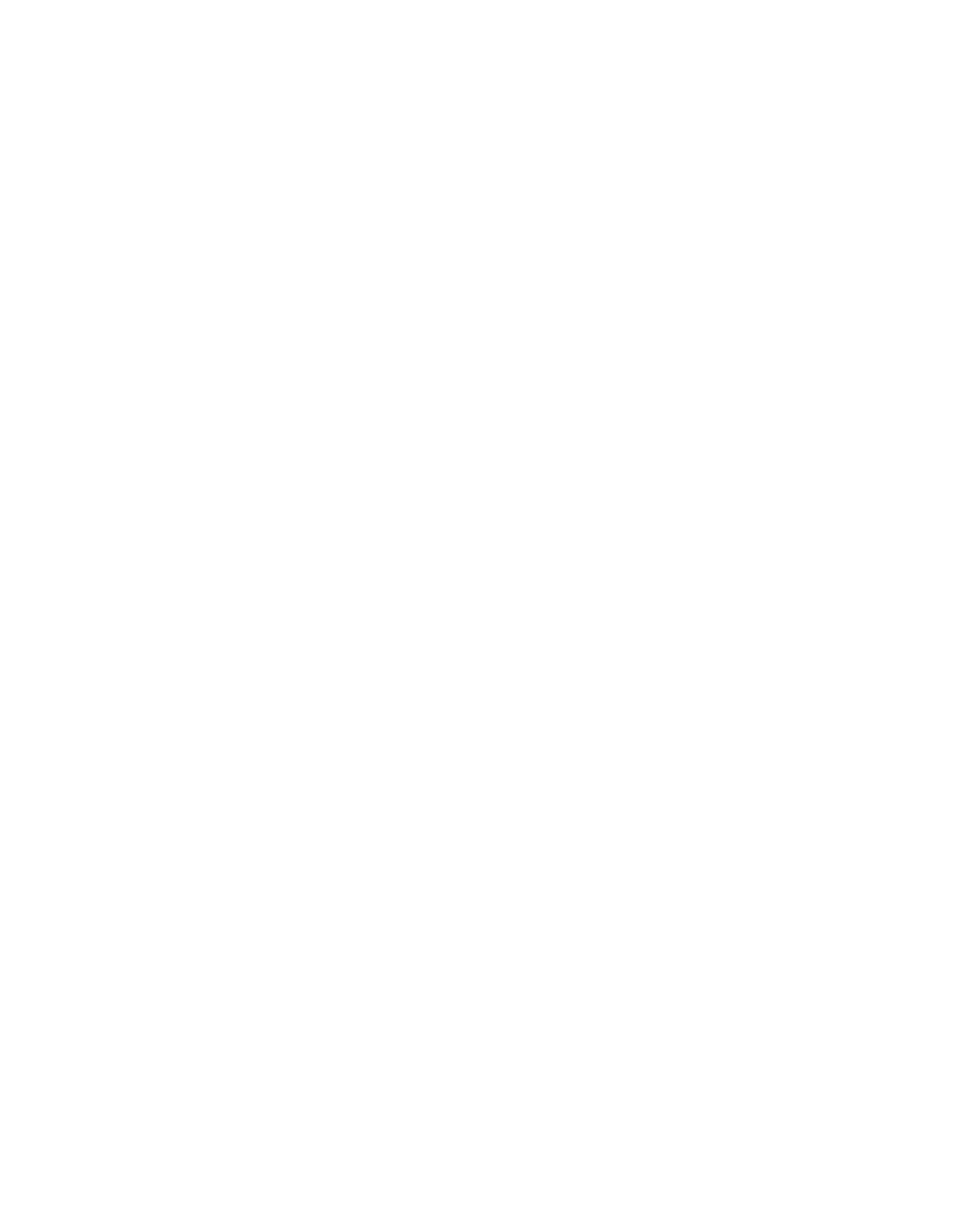## **Fisheries statistics from Belgium (2003, 2004)**

#### Submitted to ASCOBANS in 2005

### Compiled by Jan Haelters, MUMM/RBINS

Belgium has the smallest fishing fleet of all North See states. In 2003 the Belgian fishing fleet numbered 125 vessels with an average engine power of 535kW, and an average Gross Tonnage of 190GT. Over the years the number of vessels has diminished, while average engine power and gross tonnage have increased (eg. in 1993 the number of vessels was 170, while average engine power and Gross Tonnage were respectively 411kW and 142GT). The Belgian fishing fleet consists mainly of bottom trawlers. Bottom set gill nets are only deployed by a very small number of vessels, and also purse-seining and twin trawling is marginal.

#### **1.** *Bottom set gill nets*

| Type of fishery:      | Bottom set gill nets                                                                                                                                                                                                                                                                                                                                                                                                                                                                                                                                                                                       |  |  |  |  |
|-----------------------|------------------------------------------------------------------------------------------------------------------------------------------------------------------------------------------------------------------------------------------------------------------------------------------------------------------------------------------------------------------------------------------------------------------------------------------------------------------------------------------------------------------------------------------------------------------------------------------------------------|--|--|--|--|
| Target species:       | Sole, plaice, turbot, cod,                                                                                                                                                                                                                                                                                                                                                                                                                                                                                                                                                                                 |  |  |  |  |
| Reporting period:     | 2003, 2004                                                                                                                                                                                                                                                                                                                                                                                                                                                                                                                                                                                                 |  |  |  |  |
| Fishing season:       | Year round, target species dependent on season                                                                                                                                                                                                                                                                                                                                                                                                                                                                                                                                                             |  |  |  |  |
| Type of statistic:    | Landing                                                                                                                                                                                                                                                                                                                                                                                                                                                                                                                                                                                                    |  |  |  |  |
| Fishing area:         | IVc, VIId, IVb                                                                                                                                                                                                                                                                                                                                                                                                                                                                                                                                                                                             |  |  |  |  |
| Number of vessels:    | 3 vessels, one of these is almost exclusively active in territorial waters<br>(12 nautical mile zone - IVc), one is active in Belgian waters (territorial<br>sea and EEZ - IVc), and to a lesser extent in VIId and the other areas of<br>IVc, the third vessel is active in the Belgian EEZ and in IVc and VIId,<br>and to a lesser extent in IVb.                                                                                                                                                                                                                                                        |  |  |  |  |
| Total length of gear: | Approximately 20 kms                                                                                                                                                                                                                                                                                                                                                                                                                                                                                                                                                                                       |  |  |  |  |
| Catch:                | See landings for 2003                                                                                                                                                                                                                                                                                                                                                                                                                                                                                                                                                                                      |  |  |  |  |
| Landings:             | Included in the statistics of the total fleet (2003); 1% of all catches                                                                                                                                                                                                                                                                                                                                                                                                                                                                                                                                    |  |  |  |  |
| By-catch:             | Relatively small by catch of non-target species (both commercial and non<br>commercial) and undersized target species. Very limited bycatch of<br>benthic invertebrates. A limited bycatch of marine mammals is reported<br>by one of these fishermen (' <i>a couple of harbour porpoises in 2004</i> '), but<br>evidence from stranded animals indicate that more than a couple of<br>porpoises might be caught and discarded. Bycatch of birds is limited<br>(common scoter, divers, guillemot, cormorant,). The bycatch of a<br>minke whale <i>Balaenoptera acutorostrata</i> occurred in 2004, but the |  |  |  |  |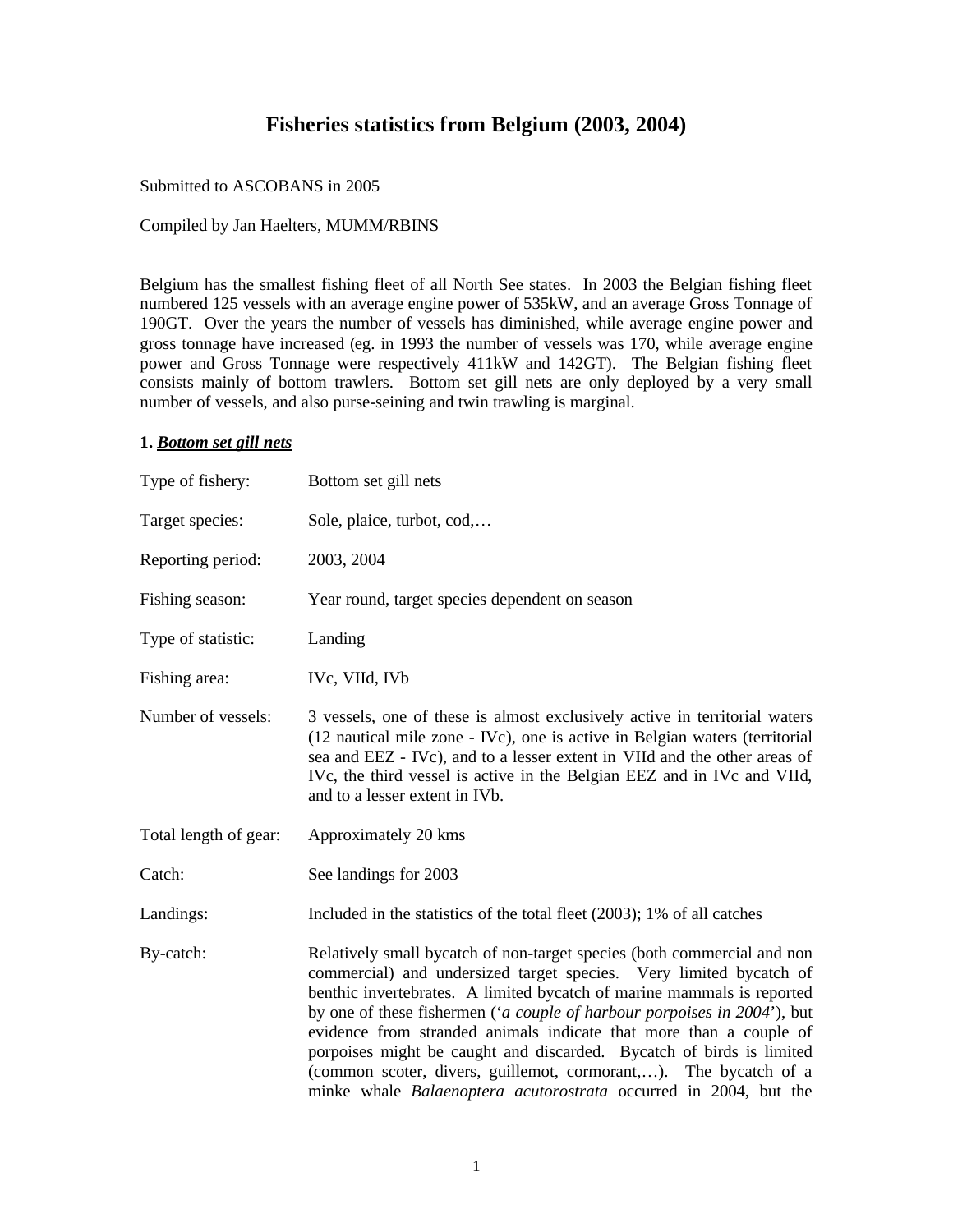fishing gear in which it was taken is unknown, neither is the fishing vessel (probably bottom set gill nets).

Discards: See bycatch.

### *2. Trawling*

| Type of fishery:      | Beam- and otter trawl for demersal fish, shrimp and norway lobster                                                                                                                                                                                                                                                                                                                                   |  |  |  |  |
|-----------------------|------------------------------------------------------------------------------------------------------------------------------------------------------------------------------------------------------------------------------------------------------------------------------------------------------------------------------------------------------------------------------------------------------|--|--|--|--|
| Target species:       | Demersal fish species (sole, plaice, cod, rays,), shrimp (Crangon<br>crangon), Norway lobster (Nephorps norvegicus),                                                                                                                                                                                                                                                                                 |  |  |  |  |
| Reporting period:     | 2003                                                                                                                                                                                                                                                                                                                                                                                                 |  |  |  |  |
| Fishing season:       | Year round, fishing area and target species depend on the season.                                                                                                                                                                                                                                                                                                                                    |  |  |  |  |
| Type of statistic:    | Landing, effort                                                                                                                                                                                                                                                                                                                                                                                      |  |  |  |  |
| Fishing area:         | Effort data: including all fisheries; total fishing days: 25.696<br>IV <sub>b</sub> :<br>15% of effort<br>IVc:<br>36%<br>VIIa:<br>7%<br>VIId:<br>22%<br>VIIe:<br>1%<br>VIIf:<br>7%<br>VIIg:<br>9%<br>VIII:<br>3%<br>This effort is in most areas not distributed evenly over the year; eg. VIId:<br>November to March, VIIe: February to April, VIIf: January to April,<br>VIIIa, b: June to August, |  |  |  |  |
| Number of vessels:    | 122                                                                                                                                                                                                                                                                                                                                                                                                  |  |  |  |  |
| Total length of gear: |                                                                                                                                                                                                                                                                                                                                                                                                      |  |  |  |  |
| Catch:                | See landings.                                                                                                                                                                                                                                                                                                                                                                                        |  |  |  |  |
| Landings:             | Beamtrawling: 90% of all landings<br>Otter trawling: 2.5%<br>Shrimp trawling: 5%<br>Norway lobster trawling: 1.5%<br>Data include bottom set gill net fishery. Total: 23.637 tons; plaice: 6.143<br>tons (26%), cod: 1.566 tons (7%), sole: 4.877 tons (21%), brill + turbot +<br>$dab$ + lemon sole: 2.511 tons, ray: 1.757 tons, brown shrimp: 909 tons<br>$(4\%)$ ,                               |  |  |  |  |
| By-catch:             | In comparison to bottom set gill net fishery, a very high bycatch of non<br>target species: benthic invertebrates, undersized target and non target                                                                                                                                                                                                                                                  |  |  |  |  |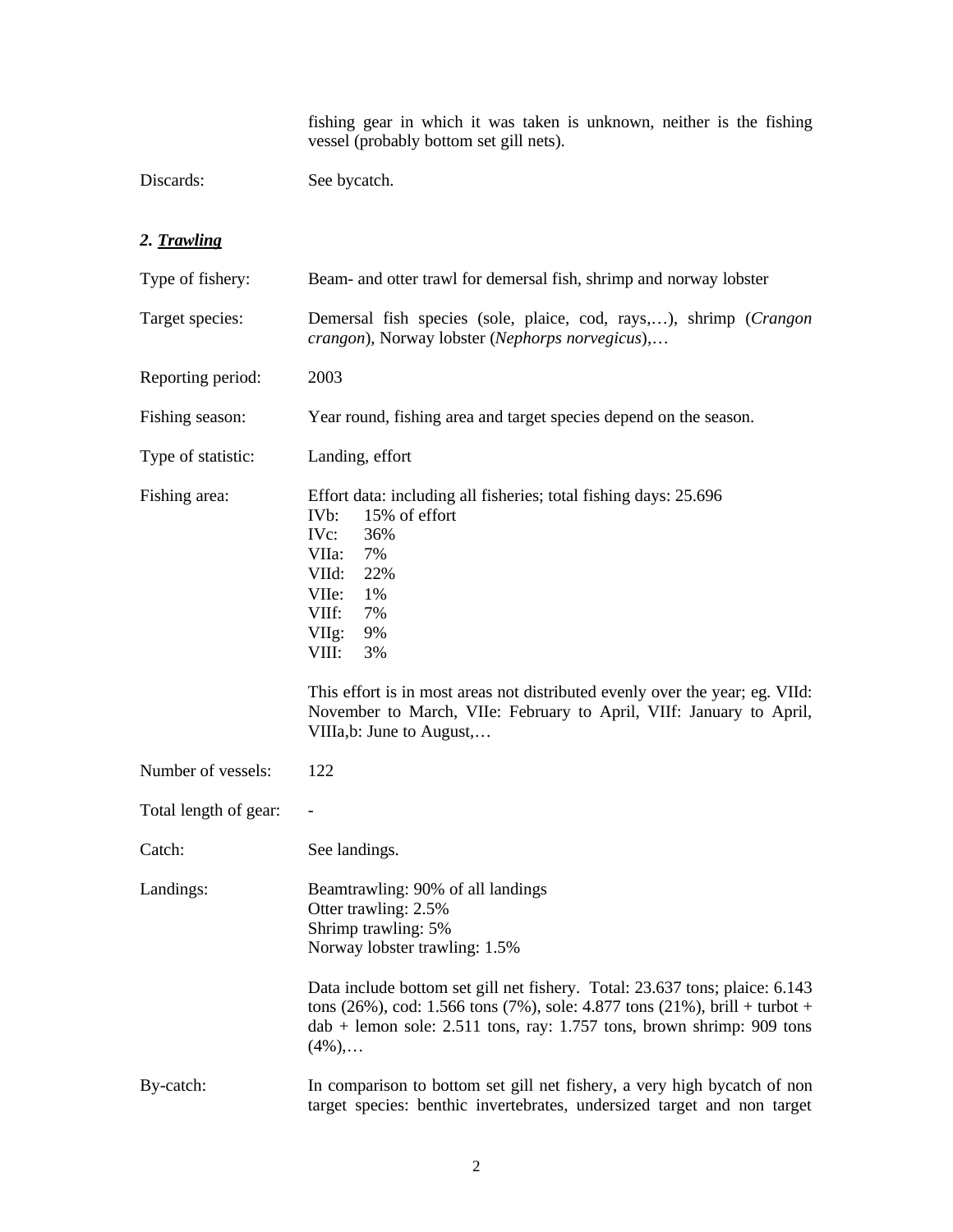fish, non-commercial fish species, protected fish (fish for which no quota exists (anymore)). No bycatch of marine mammals was reported in 2003 and 2004.

Discards: See by-catch.

### *3. Recreational fisheries*

Recreational fishery: use of rod and line (from the beach and from small vessels) and set nets of different types (from the beach)

From the beach, especially in spring and autumn, a large number of nets of different types are set during low tide. The main target species are sole (spring) and cod (autumn). Bycatch of harbour porpoise, common seal and diving birds has been reported from bottom set gill nets ('tremail' and other types). Due to bycatches of protected species, the recreational fishery with bottom set gill nets was banned below the low water mark in 2001. However, a relatively high bycatch of harbour porpoises in 2004 (at least 4, but bycatch in unknown fishing gear was recorded for 10+ other animals that were found on the beach) indicates that this measure is not sufficient.

### **Fisheries data from**:

WELVAERT, M.; TESSENS, E & VELGHE, M, 2004. De Belgische zeevisserij: aanvoer en besomming 2003. Rapport Dienst Zeevisserij, Ministerie van de Vlaamse Gemeenschap, Administratie Land- en Tuinbouw, 111 p.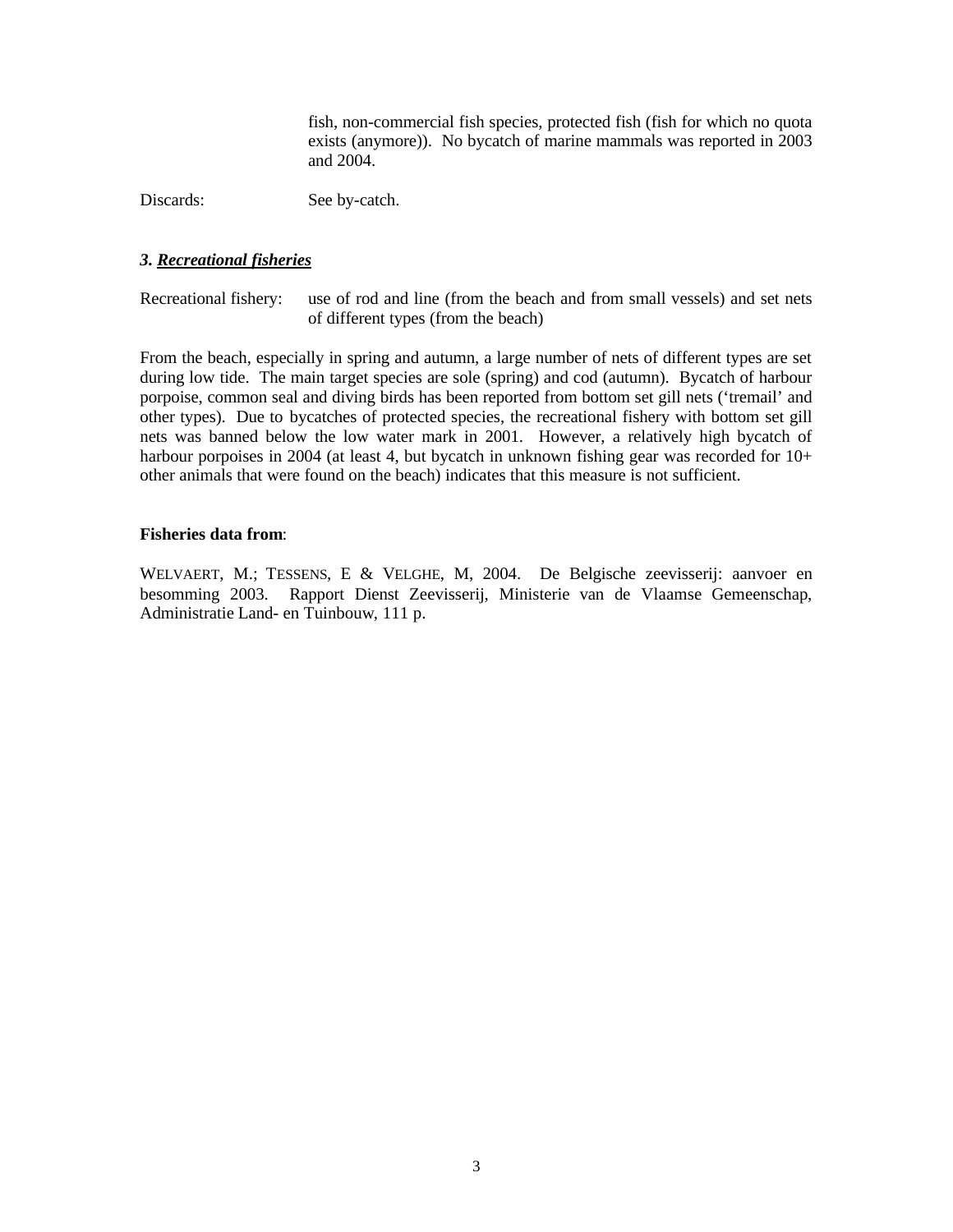**Bundesanstalt für Landwirtschaft und Ernährung (BLE) Federal Agency for Agriculture and Food - Referat 522 -** 

## **Fisheries Statistics from Germany**

## **1. Bottom set gill nets**

| Type of fishery:          | Bottom set gill nets                                                                                    |                                                |  |  |  |  |
|---------------------------|---------------------------------------------------------------------------------------------------------|------------------------------------------------|--|--|--|--|
| <b>Target species:</b>    | Atlantic Cod, Common Dab, European Flounder, Garfish,<br>Herring, Lefteye Flounder, Common Sole, Turbot |                                                |  |  |  |  |
| <b>Reporting period:</b>  | 2004                                                                                                    |                                                |  |  |  |  |
| <b>Fishing season:</b>    |                                                                                                         | Year round, target species dependent on season |  |  |  |  |
| Type of statistic:        | Catch                                                                                                   |                                                |  |  |  |  |
| <b>Fishing area:</b>      | 3A, 3B, 3C, 3D, 4A, 4B, 4C                                                                              |                                                |  |  |  |  |
| <b>Number of vessels:</b> | 94 vessels                                                                                              |                                                |  |  |  |  |
| Total length of gear:     | 12 - 13 km                                                                                              |                                                |  |  |  |  |
| Catch:                    | See landings.                                                                                           |                                                |  |  |  |  |
| Landings:                 | Total:                                                                                                  | 5.729 tons                                     |  |  |  |  |
|                           | <b>Atlantic Cod</b>                                                                                     | 828 tons                                       |  |  |  |  |
|                           | <b>Common Dab</b>                                                                                       | <b>38 tons</b>                                 |  |  |  |  |
|                           | <b>European Flounder</b>                                                                                | 185 tons                                       |  |  |  |  |
|                           | Garfish                                                                                                 | 44 tons                                        |  |  |  |  |
|                           | <b>Herring</b>                                                                                          | 4.465 tons                                     |  |  |  |  |
|                           | <b>Lefteye Flounder</b>                                                                                 | 10 tons                                        |  |  |  |  |
|                           | <b>Common Sole</b>                                                                                      | 53 tons                                        |  |  |  |  |
|                           | <b>Turbot</b>                                                                                           | 8 tons                                         |  |  |  |  |
| By-catch:                 | <b>Other species</b>                                                                                    | 98 tons                                        |  |  |  |  |
|                           | Relatively small bycatch of non-target species.                                                         |                                                |  |  |  |  |
|                           | Bycatch of birds: No information.                                                                       |                                                |  |  |  |  |
|                           | No bycatch of marine mammals was reported by                                                            |                                                |  |  |  |  |
|                           | the German fishermen.                                                                                   |                                                |  |  |  |  |
| Discards:                 | No information.                                                                                         |                                                |  |  |  |  |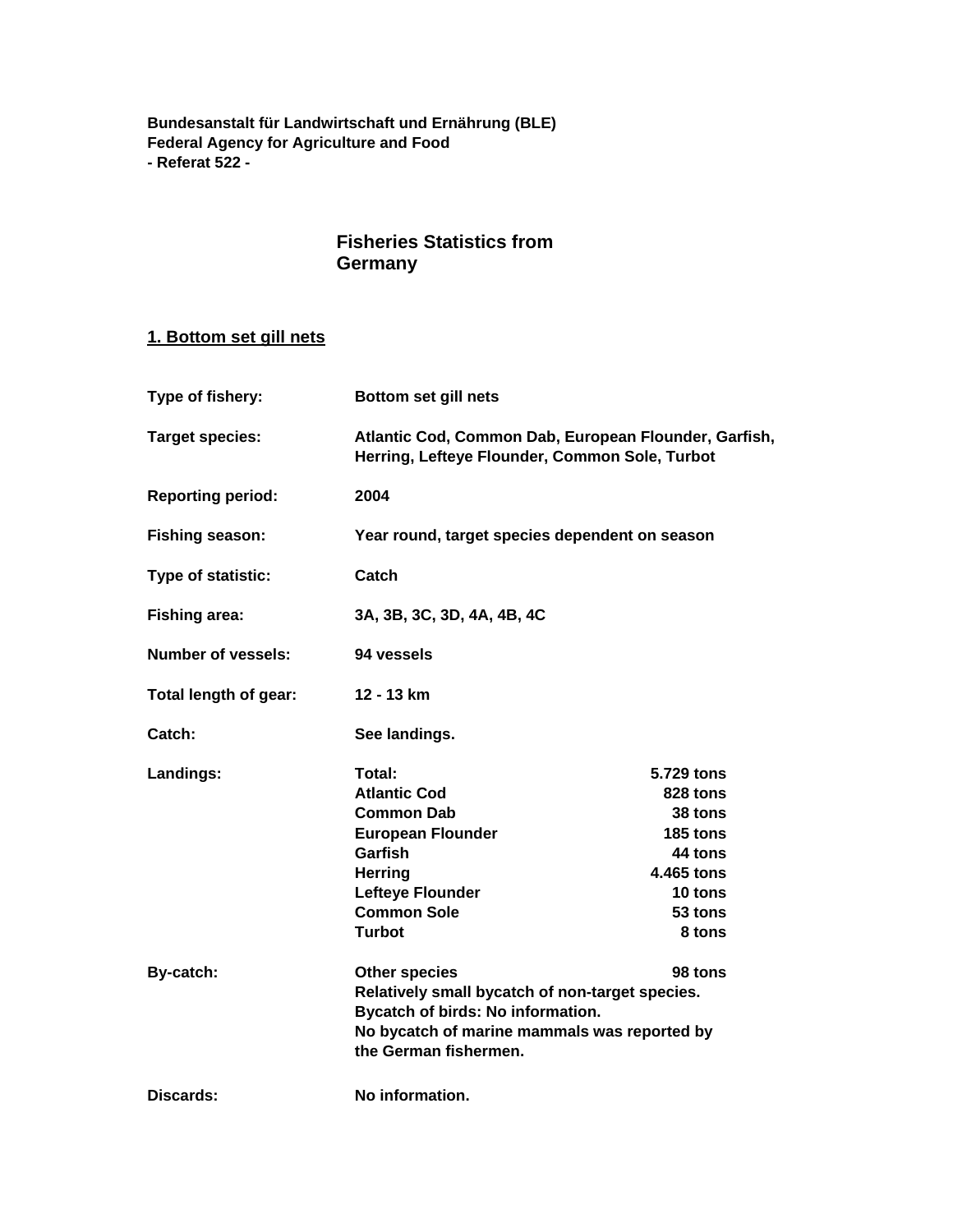## **2. Trawling**

| Type of fishery:         | Beam and other trawl for demersal fish and shrimp                                                                                                                                                                      |                                         |  |  |  |
|--------------------------|------------------------------------------------------------------------------------------------------------------------------------------------------------------------------------------------------------------------|-----------------------------------------|--|--|--|
| <b>Target species:</b>   | Atlantic Cod, Common Shrimp, Common Dab,<br>European Flounder, Haddock, Herring, Jack and<br>Horse Mackerel, Atlantic Mackerel, Blue Mussel,<br>European Plaice, Saithe, Common Sole, Sprat,<br><b>Turbot, Whiting</b> |                                         |  |  |  |
| <b>Reporting period:</b> | 2004                                                                                                                                                                                                                   |                                         |  |  |  |
| <b>Fishing season:</b>   | Year round or on season                                                                                                                                                                                                |                                         |  |  |  |
| Type of statistic:       | Catch                                                                                                                                                                                                                  |                                         |  |  |  |
| <b>Fishing area:</b>     | 3A, 3B, 3C, 3D, 4A, 4B, 4C                                                                                                                                                                                             |                                         |  |  |  |
| Number of vessels:       |                                                                                                                                                                                                                        | 408 vessels (beamtrawl for shrimp: 285) |  |  |  |
| Total length of gear:    |                                                                                                                                                                                                                        |                                         |  |  |  |
| Catch:                   | See landings                                                                                                                                                                                                           |                                         |  |  |  |
|                          |                                                                                                                                                                                                                        | 152.438                                 |  |  |  |
| Landings:                | Total:<br><b>Atlantic Cod</b>                                                                                                                                                                                          | tons<br>8.735 tons<br>19.191            |  |  |  |
|                          | <b>Common Shrimp</b>                                                                                                                                                                                                   | tons                                    |  |  |  |
|                          | <b>Common Dab</b>                                                                                                                                                                                                      | 1.457 tons                              |  |  |  |
|                          | <b>European Flounder</b>                                                                                                                                                                                               | 1.465 tons                              |  |  |  |
|                          | <b>Haddock</b>                                                                                                                                                                                                         | 1.310 tons<br>46.287                    |  |  |  |
|                          | <b>Herring</b>                                                                                                                                                                                                         | tons                                    |  |  |  |
|                          | <b>Jack and Horse Mackerel</b>                                                                                                                                                                                         | 5.101 tons                              |  |  |  |
|                          | <b>Atlantic Mackerel</b>                                                                                                                                                                                               | 4.639 tons                              |  |  |  |
|                          | <b>Blue Mussel</b>                                                                                                                                                                                                     | 16.240<br>tons                          |  |  |  |
|                          | <b>European Plaice</b>                                                                                                                                                                                                 | 3.826 tons                              |  |  |  |
|                          | <b>Saithe</b>                                                                                                                                                                                                          | 9.589 tons                              |  |  |  |
|                          | <b>Common Sole</b>                                                                                                                                                                                                     | 866 tons                                |  |  |  |
|                          |                                                                                                                                                                                                                        | 28.489                                  |  |  |  |
|                          | <b>Sprat</b>                                                                                                                                                                                                           | tons                                    |  |  |  |
|                          | <b>Turbot</b>                                                                                                                                                                                                          | <b>301 tons</b>                         |  |  |  |
|                          | Whiting                                                                                                                                                                                                                | 863 tons                                |  |  |  |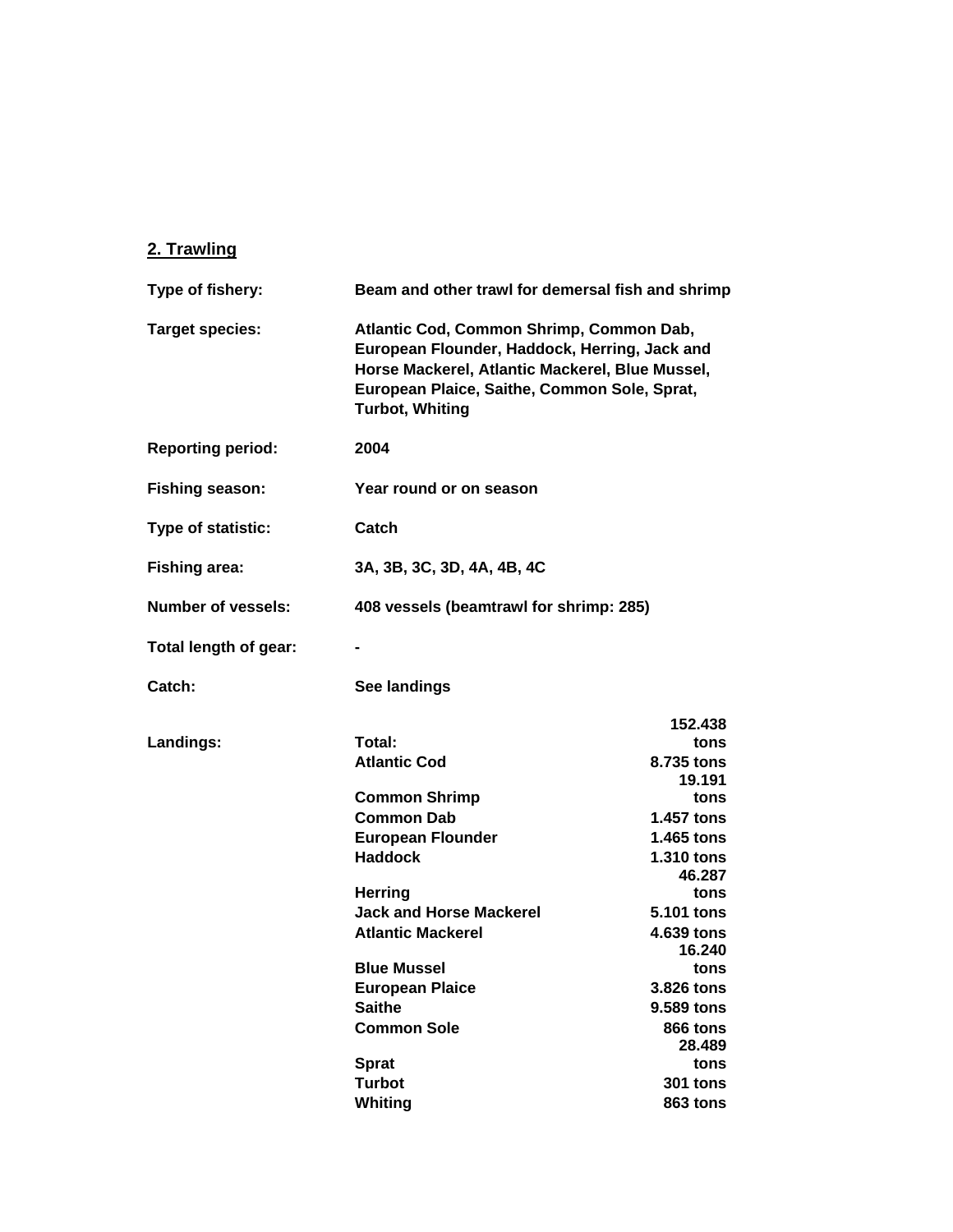| By-catch: | <b>Other Species</b><br>Relatively small bycatch of non-target species.<br>Bycatch of birds: No information.<br>No bycatch of marine mammals was reported by<br>the German fishermen. | 4.079 tons |
|-----------|---------------------------------------------------------------------------------------------------------------------------------------------------------------------------------------|------------|
| Discards: | No information.                                                                                                                                                                       |            |

## **3. Recreational fishery**

| Type of fishery:          | Recreational fishery (use of rod and line from small vessels)                                                                                             |               |  |  |  |  |
|---------------------------|-----------------------------------------------------------------------------------------------------------------------------------------------------------|---------------|--|--|--|--|
| <b>Target species:</b>    | Atlantic Cod, European Eel, European Flounder, European<br>Perch, Northern Pike, Pike Perch, Roach, Garfish, Herring,<br>Atlantic Salmon, European Smelt. |               |  |  |  |  |
| <b>Reporting period:</b>  | 2004                                                                                                                                                      |               |  |  |  |  |
| Fishing season:           | Year round                                                                                                                                                |               |  |  |  |  |
| Type of statistic:        | Catch                                                                                                                                                     |               |  |  |  |  |
| <b>Fishing area:</b>      | 3A, 3B, 3C, 3D, 4A, 4B, 4C                                                                                                                                |               |  |  |  |  |
| <b>Number of vessels:</b> | 47 vessels                                                                                                                                                |               |  |  |  |  |
| Total length of gear:     |                                                                                                                                                           |               |  |  |  |  |
| Catch:                    | See landings                                                                                                                                              |               |  |  |  |  |
| Landings                  | Total:                                                                                                                                                    | 188 tons      |  |  |  |  |
|                           | <b>Atlantic Cod</b>                                                                                                                                       | 29 tons       |  |  |  |  |
|                           | <b>European Eel</b>                                                                                                                                       | 20 tons       |  |  |  |  |
|                           | <b>European Flounder</b>                                                                                                                                  | 6 tons        |  |  |  |  |
|                           | <b>European Perch</b>                                                                                                                                     | <b>6 tons</b> |  |  |  |  |
|                           | <b>Northern Pike</b>                                                                                                                                      | 4 tons        |  |  |  |  |
|                           | <b>Pike Perch</b>                                                                                                                                         | 13 tons       |  |  |  |  |
|                           | Roach                                                                                                                                                     | 1 tons        |  |  |  |  |
|                           | Garfish                                                                                                                                                   | 4 tons        |  |  |  |  |
|                           | <b>Herring</b>                                                                                                                                            | 99 tons       |  |  |  |  |
|                           | <b>Atlantic Salmon</b>                                                                                                                                    | 2 tons        |  |  |  |  |
|                           | <b>European Smelt</b>                                                                                                                                     | 3 tons        |  |  |  |  |
| By-catch:                 | <b>Other species</b>                                                                                                                                      | 1 tons        |  |  |  |  |
|                           | Relatively small bycatch of non-target species.                                                                                                           |               |  |  |  |  |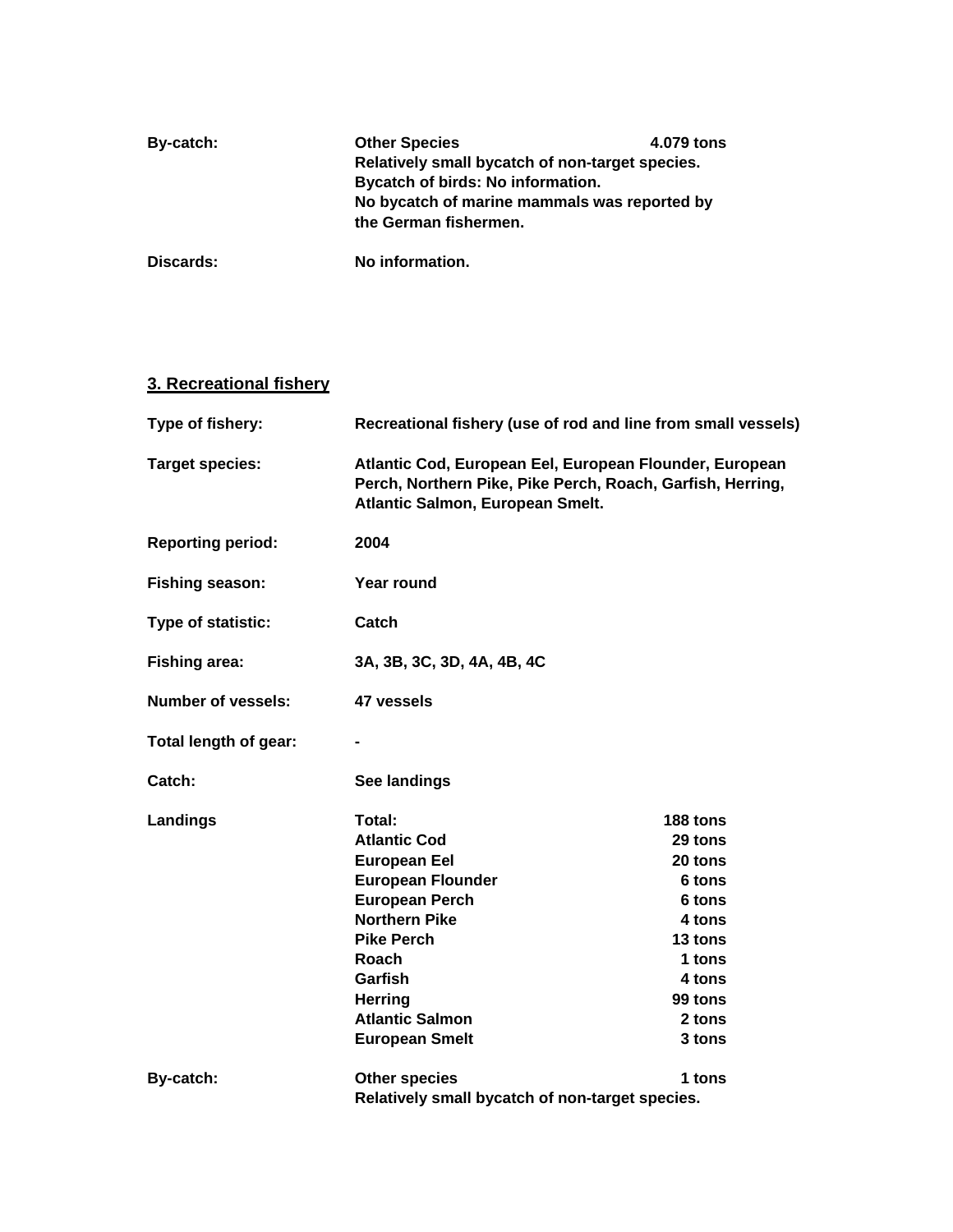**Bycatch of birds: No information. No bycatch of marine mammals was reported by the German fishermen.** 

Discards: No information.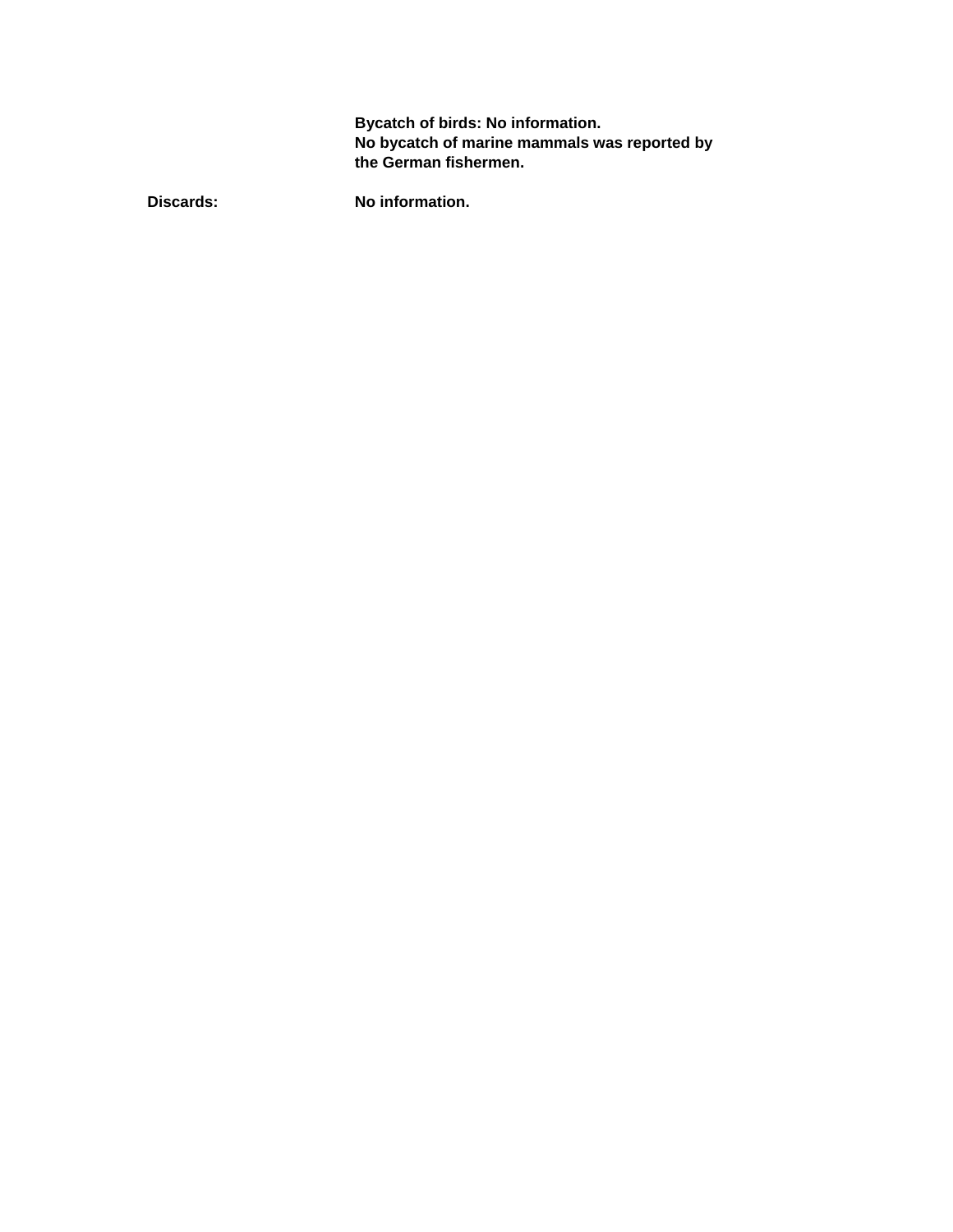# **Report from Poland**

# **1. Bottom set gill nets**

| Type of fishery:      | driftnets, set gill nets                                                                                                  |  |  |  |  |  |
|-----------------------|---------------------------------------------------------------------------------------------------------------------------|--|--|--|--|--|
| Target species:       | salmon, salmon trout, rainbow trout, cod, flatfish, herring                                                               |  |  |  |  |  |
| Reporting period:     | 2003, 2004                                                                                                                |  |  |  |  |  |
| Fishing season:       | all year, excluding period $01.06 - 15.09$ . for trout and<br>salmon                                                      |  |  |  |  |  |
|                       | all year, excluding period $15.02 - 15.05$ . for plaice and                                                               |  |  |  |  |  |
|                       | flatfish                                                                                                                  |  |  |  |  |  |
|                       | all year, excluding period $01.06 - 31.07$ . for turbot and brill<br>all year, excluding period $01.06 - 31.08$ . for cod |  |  |  |  |  |
| Type of statistic:    | landings                                                                                                                  |  |  |  |  |  |
| Fishing area:         | <b>ICES</b> Subarea 26                                                                                                    |  |  |  |  |  |
| Number of vessels:    | 251 vessels of length to 15m                                                                                              |  |  |  |  |  |
|                       | 174 vessels of length from 15m to 30m                                                                                     |  |  |  |  |  |
|                       | 5 vessels above 30m                                                                                                       |  |  |  |  |  |
| Total length of gear: | 12km for vessels of length to 12m                                                                                         |  |  |  |  |  |
|                       | 24 km for vessels of length above 12m                                                                                     |  |  |  |  |  |
| Catch:                | statistics                                                                                                                |  |  |  |  |  |
| Landings:             | statistics                                                                                                                |  |  |  |  |  |
| By-catch:             |                                                                                                                           |  |  |  |  |  |
| cod:                  | no more than 3 % of herring, sprat catches                                                                                |  |  |  |  |  |
| cod:                  | no more than 10 % of others catches                                                                                       |  |  |  |  |  |
| others catches:       | no more than 20 % of mass of species unregulated catches                                                                  |  |  |  |  |  |
| cetaceans:            | no data                                                                                                                   |  |  |  |  |  |
| birds:                | no data                                                                                                                   |  |  |  |  |  |
| Discards:             | no data                                                                                                                   |  |  |  |  |  |
| 2. Trawling           |                                                                                                                           |  |  |  |  |  |
| Type of fishery:      | pelagic and bottom trawl                                                                                                  |  |  |  |  |  |
| Target species:       | herring, sprat, herring, cod,                                                                                             |  |  |  |  |  |
| Reporting period:     | 2003, 2004                                                                                                                |  |  |  |  |  |
| Fishing season:       | pelagic trawl: all year, excluding period $01.06 - 31.08$ . for                                                           |  |  |  |  |  |
| cod                   |                                                                                                                           |  |  |  |  |  |
| Type of statistic:    | landings                                                                                                                  |  |  |  |  |  |
| Fishing area:         | <b>ICES</b> Subarea 26                                                                                                    |  |  |  |  |  |
| Number of vessels:    | 251 vessels of length to 15m                                                                                              |  |  |  |  |  |
|                       | 174 vessels of length from 15m to 30m                                                                                     |  |  |  |  |  |
|                       | 5 vessels above 30m                                                                                                       |  |  |  |  |  |
| Total length of gear: |                                                                                                                           |  |  |  |  |  |
| Catch:                | statistics                                                                                                                |  |  |  |  |  |

Landings: statistics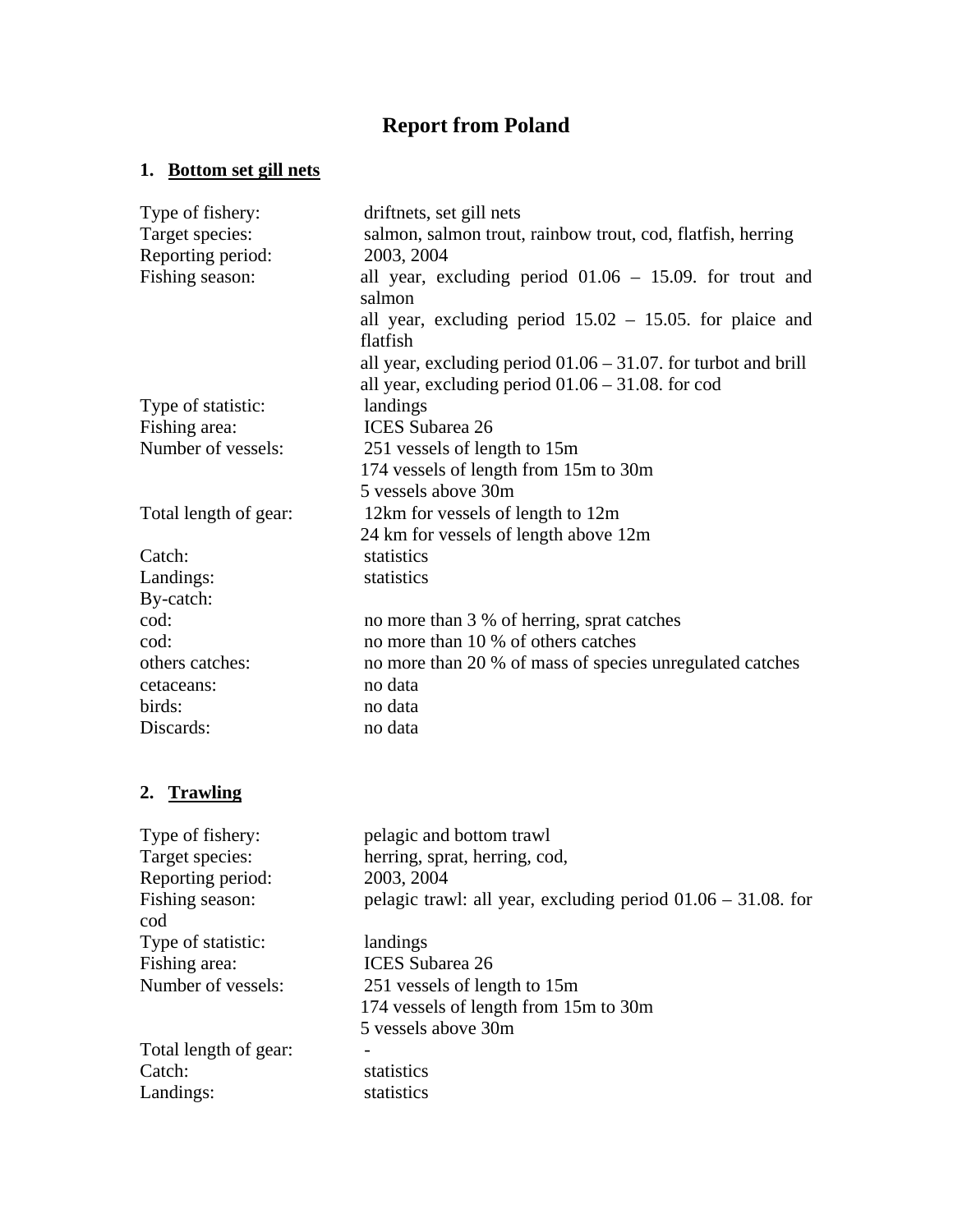| By-catch: | cod: no less than 3 % of herring, sprat catches             |
|-----------|-------------------------------------------------------------|
|           | cod: no less than 10 % of others catches                    |
|           | others catches: no less 20 % of mass of species unregulated |
|           | catches                                                     |
|           | cetaceans: no data                                          |
|           | birds: no data                                              |
| Discards: | no data                                                     |
|           |                                                             |

## **3. Recreational fisheries**

were conducted by angler and cross-bow from the coast, vessels or using two anglers at the same time or one angler on spinning, without using light for localization and decoy of fish.

Fishing permits only for individuals. No fishing gears for sea fisheries could be used in the recreational fisheries. It is acceptable to trawl bait during fishing by vessel.

The main species are: cod (all year, excluding recovery periods), herring (spring and autumm), flatfish (excluding recovery periods for each of species).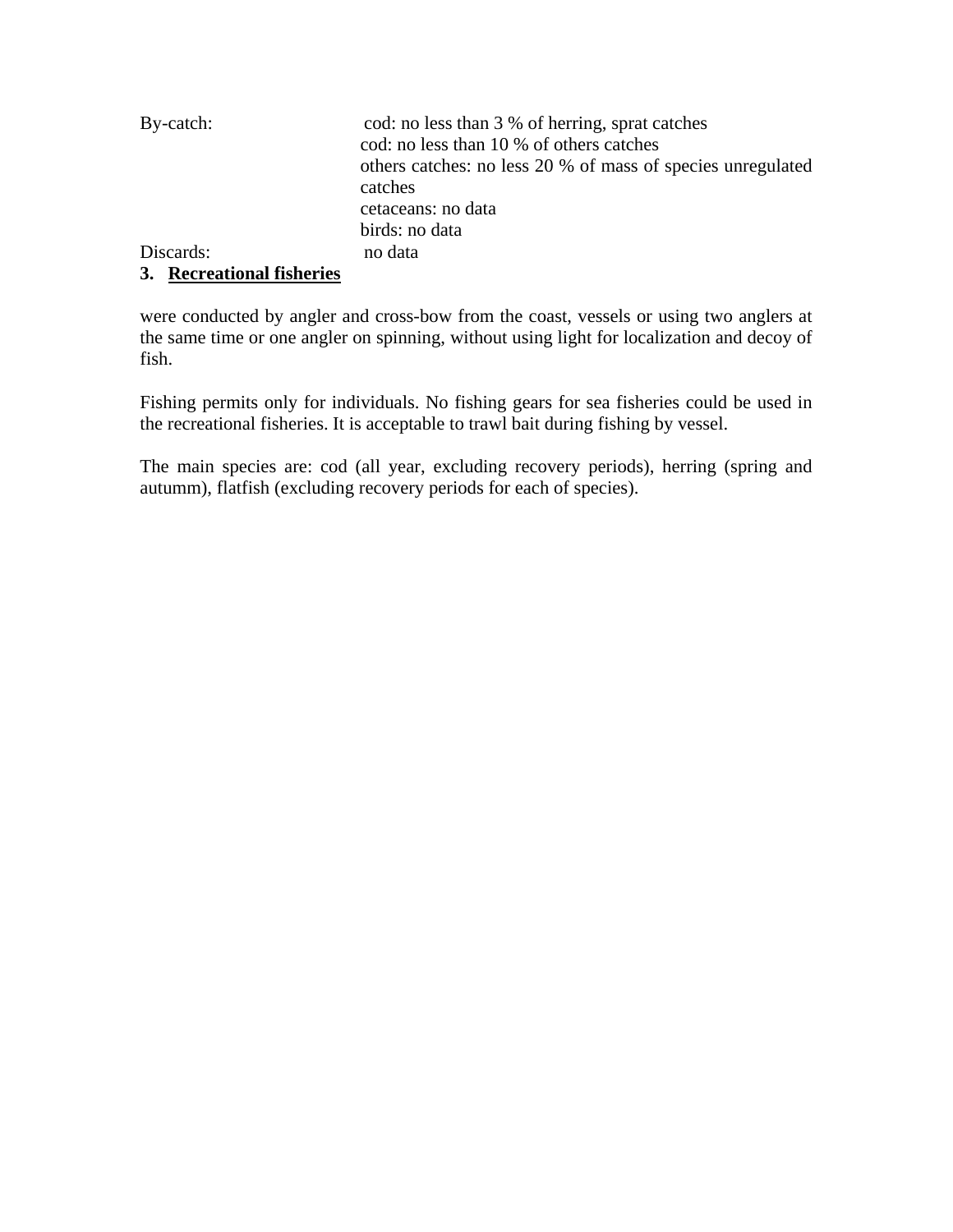# **Fisheries statistics from Sweden**

## H Westerberg

# **1. Bottom set gillnets**

| Type of fishery    | Bottom set gillnet                         |
|--------------------|--------------------------------------------|
| Target species     | Varied species                             |
| Reporting period   | 2004                                       |
| Fishing season     | Year round depending on species            |
| Type of statistics | Catch per area and gear type from loggbook |
| Fishing areas      | ICES III a,b,c,d                           |
| Number of vessels  | 649                                        |
| Total effort       | unit m of net*hours                        |

| <b>DIVISION</b> | <b>Totalt</b> |
|-----------------|---------------|
| 3AN             | 35 965 080    |
| 3AS             | 115 647 660   |
| 3B              | 136 284 930   |
| 3C              |               |
| 3DN             | 33 078 210    |
| 3DS             | 1 671 210 500 |
| Totalt          | 1992 186 380  |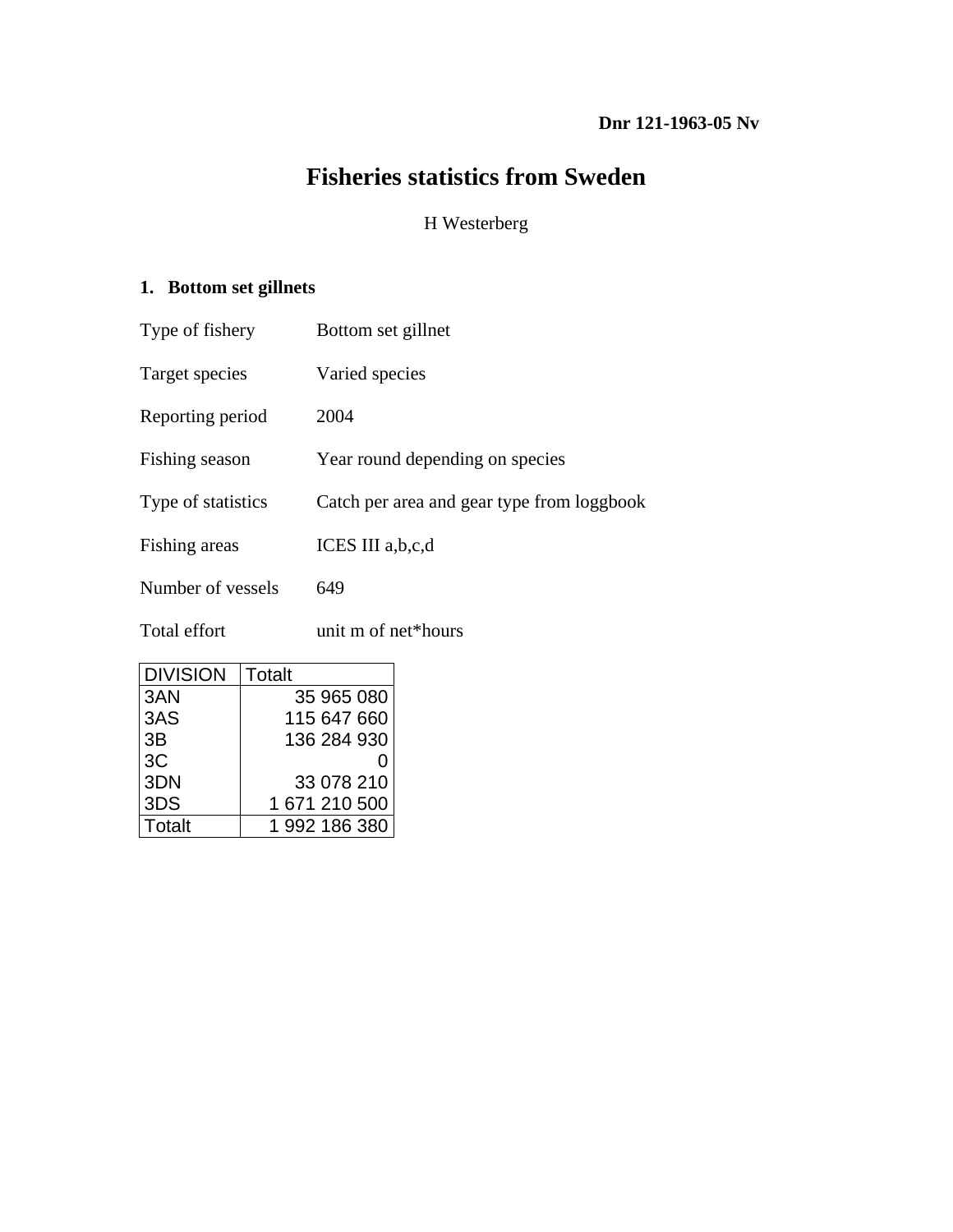| unit kg |
|---------|
|         |

| <b>SPECIES</b>    | 3AN            | 3AS     | 3B      | 3C  | 3DN     | 3DS     | Sum      |
|-------------------|----------------|---------|---------|-----|---------|---------|----------|
|                   |                |         | 388     |     |         | 3 9 0 4 | 4 3 6 9  |
| Cod               | 40 658         | 13 986  | 117     | 284 | 12 347  | 872     | 098      |
|                   |                |         | 300     |     | 1 1 6 4 |         | 1 543    |
| Herring           | 32 491         | 7836    | 323     |     | 983     | 33 096  | 575      |
| Salmon            |                | 16      | 131     |     | 4 9 6 0 | 225 250 | 230 862  |
| Lumpfish          | 25 517         | 60 499  | 76 144  |     |         | 5 0 9 1 | 169 285  |
| Whitefish         | 450            | 7       |         |     | 127 226 | 16 0 26 | 144 079  |
|                   | 141            |         |         |     |         |         |          |
| Spiny dogfish     | 337            | 635     | 0       |     |         |         | 142 012  |
| Flounder          | 158            | 7 3 8 4 | 30 439  |     | 133     | 89 132  | 130 084  |
| Plaice            | 17778          | 42785   | 29 7 58 |     |         | 3 4 6 0 | 93 952   |
| Perch             | 35             |         | 16      |     | 48 059  | 16 147  | 64 326   |
| Mackerel          | 47 570         | 1 1 6 2 | 22      |     |         | 1       | 48755    |
| Edible crab       | 7 1 5 0        | 28 901  | 185     |     |         |         | 36 371   |
| <b>Rockfishes</b> | 24 4 23        | 3671    | 1 4 4 0 |     |         |         | 29 535   |
| Zander            |                |         |         |     |         |         |          |
| (Pikeperch)       |                |         |         |     | 18 4 82 | 9 1 3 4 | 27 686   |
| Pike              |                |         | 10      |     | 13 565  | 12719   | 26 294   |
| Turbot            | 155            | 2694    | 433     |     | 14      | 19 984  | 23 990   |
| Vendace (Cisco)   |                |         |         |     | 23 970  |         | 23 970   |
| Sprat             | 15 5 29        |         |         |     |         |         | 15 5 29  |
| Pollack           | 11 907         | 2 4 4 7 | 0       |     |         |         | 14 3 54  |
| Trout             | 58             | 392     | 346     |     | 4790    | 6485    | 12 2 2 1 |
| Saithe            | 7 0 4 2        | 2 1 7 9 | 5       |     |         |         | 9 2 2 6  |
| <b>Bream</b>      |                |         |         |     | 3 2 8 6 | 54      | 7 3 4 0  |
| <b>Brill</b>      | 1975           | 3735    | 670     |     |         | 5       | 6 3 8 5  |
| Unknown           |                |         |         |     |         |         |          |
| Catches           | 3500           | 30      | 30      |     |         | 9       | 6 2 5 0  |
| Silver eel        |                | 15      |         |     | 138     | 5 9 64  | 6 1 5 1  |
| Lemon Sole        | 84             | 3 1 5 5 | 1617    |     |         | 14      | 4890     |
| Whiting           | 637            | 106     | 341     |     |         | 3647    | 4731     |
| Sole              | 52             | 2 2 7 8 | 0       |     |         | 11      | 3503     |
| Haddock           | 8              | 2 5 9 4 | 0       |     |         |         | 2602     |
| Dab               | $\overline{0}$ | 1 4 8 1 | 480     |     |         | 309     | 2 2 7 2  |
|                   | 380            | 189     | 830     |     | 1 4 2 3 | 4 3 5 3 | 7 207    |
| <b>TOTAL</b>      | 309            | 641     | 587     | 284 | 600     | 990     | 902      |
|                   |                |         |         |     |         |         |          |

Bycatch Discard 29 ton of fish. No harbour porpoise recorded in logbook.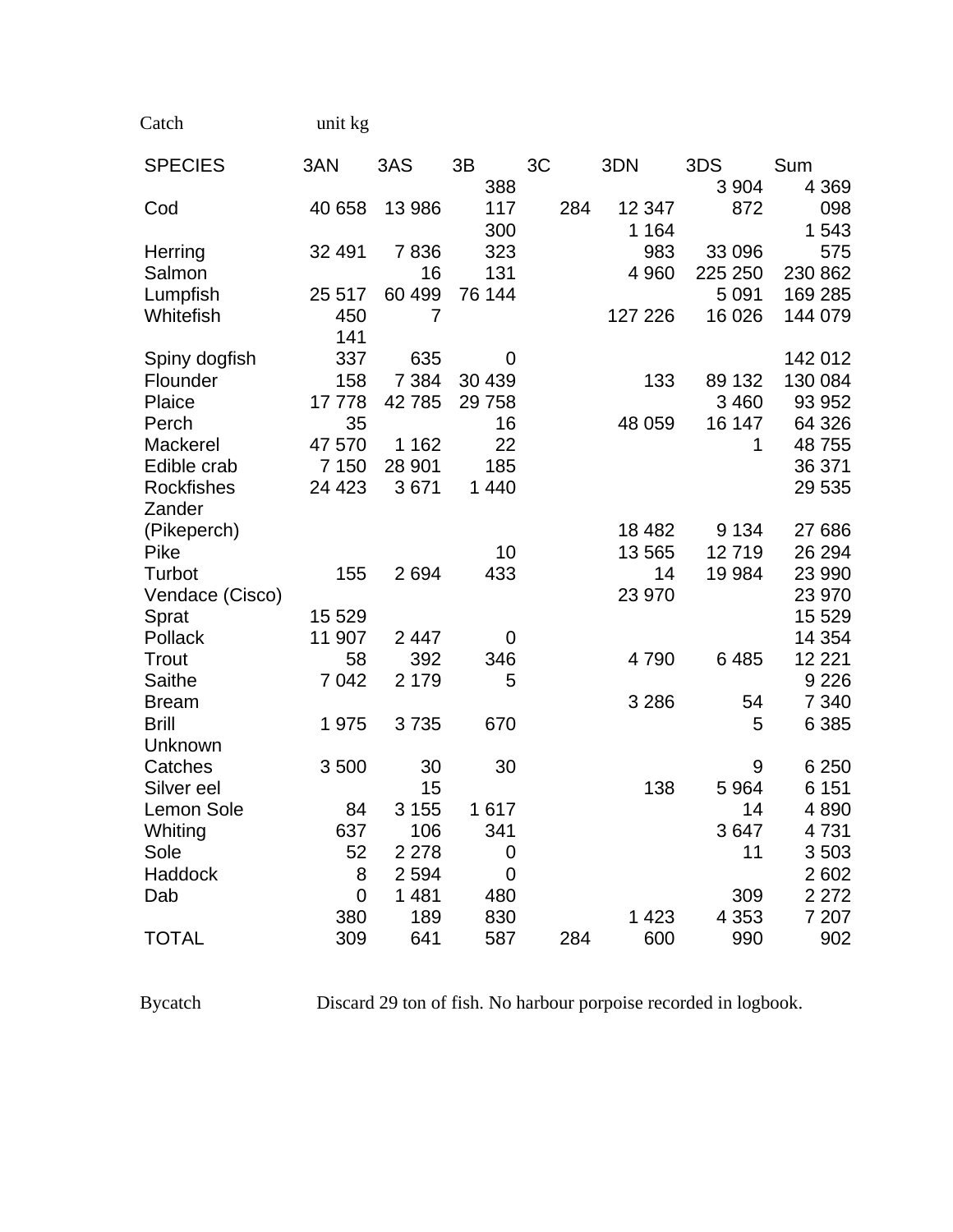# **2. Driftnet**

| Type of fishery    | Driftnnets                                  |
|--------------------|---------------------------------------------|
| Target species     | Salmon in the Baltic                        |
| Reporting period   | 2004                                        |
| Fishing season     | salmon year round                           |
| Type of statistics | catch per area and gear type from loggbooks |
| Fishing area       | III d                                       |
| Number of vessels  | 37                                          |
|                    |                                             |

Total effort unit m of net\*hour

| <b>DIVISION</b> | Totalt  |
|-----------------|---------|
| 3DN             | 404 000 |
|                 | 90 963  |
| 3DS             | 510     |
|                 | 91 367  |
| Totalt          | 510     |

Catch Unit kg

| 3DN | 3DS     | Sum                                    |
|-----|---------|----------------------------------------|
|     |         |                                        |
|     |         |                                        |
|     | 2 2 3 2 | 2 2 3 2                                |
|     |         |                                        |
|     | 716     | 716                                    |
|     |         | 227 406                                |
|     |         | 2 383 221 741 224 458<br>2 383 224 689 |

Bycatch 333 kg fish discard, no mammal bycatch recorded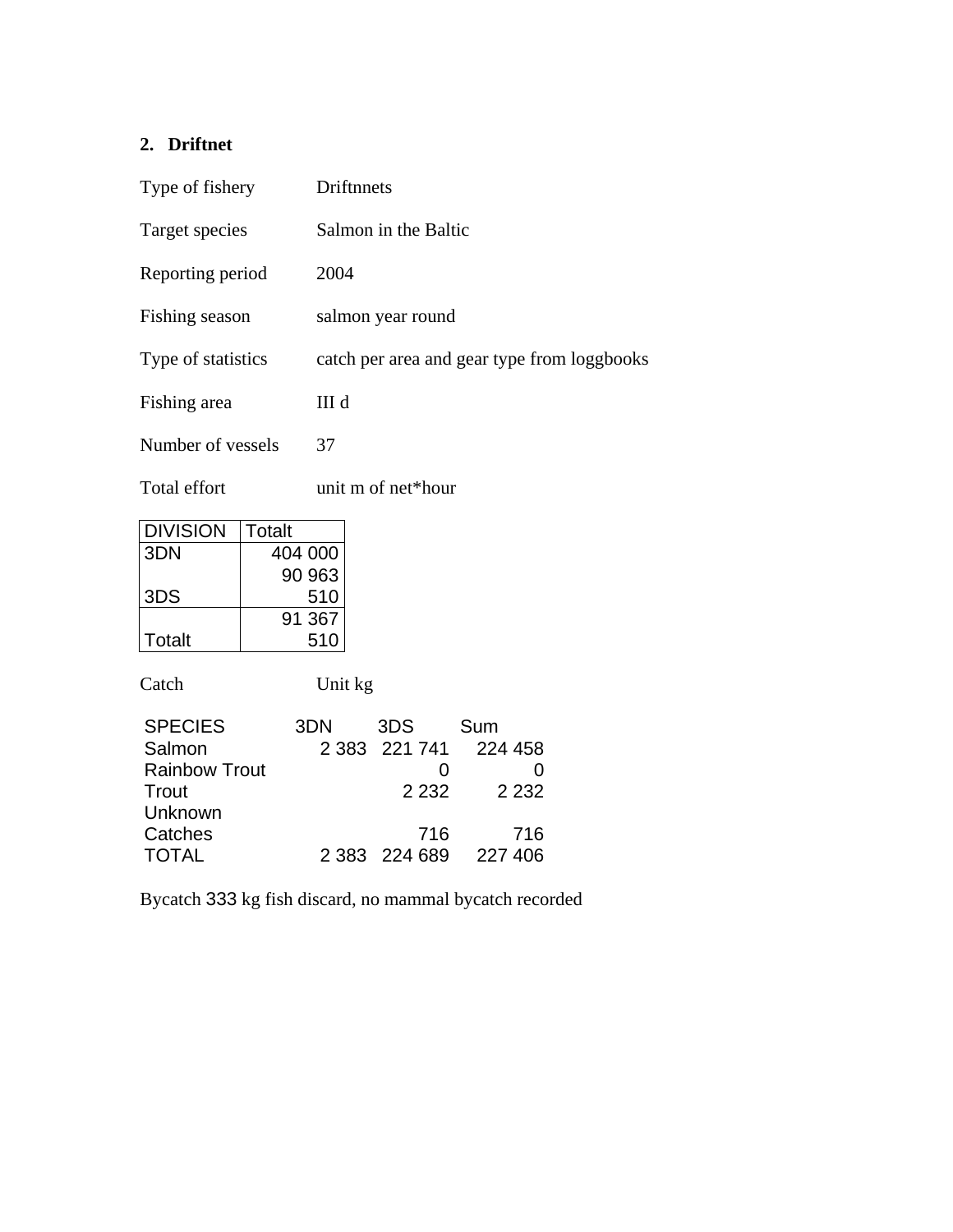# 3 **Trawling**

| Type of fishery    | bottom otter trawl and pelagic trawls         |  |
|--------------------|-----------------------------------------------|--|
| Target species     | sprat, herring, sandeel, cod                  |  |
| Reporting period   | 2004                                          |  |
| Fishing season     | Year round                                    |  |
| Type of statistics | catch per area and type of gear from loggbook |  |
| Fishing area       | III $a,b,c,d$ and IV $a,b$                    |  |
| Number of vessels  | 338                                           |  |

Total effort unit trawling hours

| <b>DIVISION</b> | Totalt  |
|-----------------|---------|
| 2Α              | 3535    |
| 3AN             | 128 604 |
| 3AS             | 33737   |
| 3B              | 977     |
| 3DN             | 9 9 0 2 |
| 3DS             | 98 569  |
| 4А              | 11 265  |
| 4B              | 11 995  |
| 4C              | 110     |
| ЗC              | 10      |
| Totalt          | 298 704 |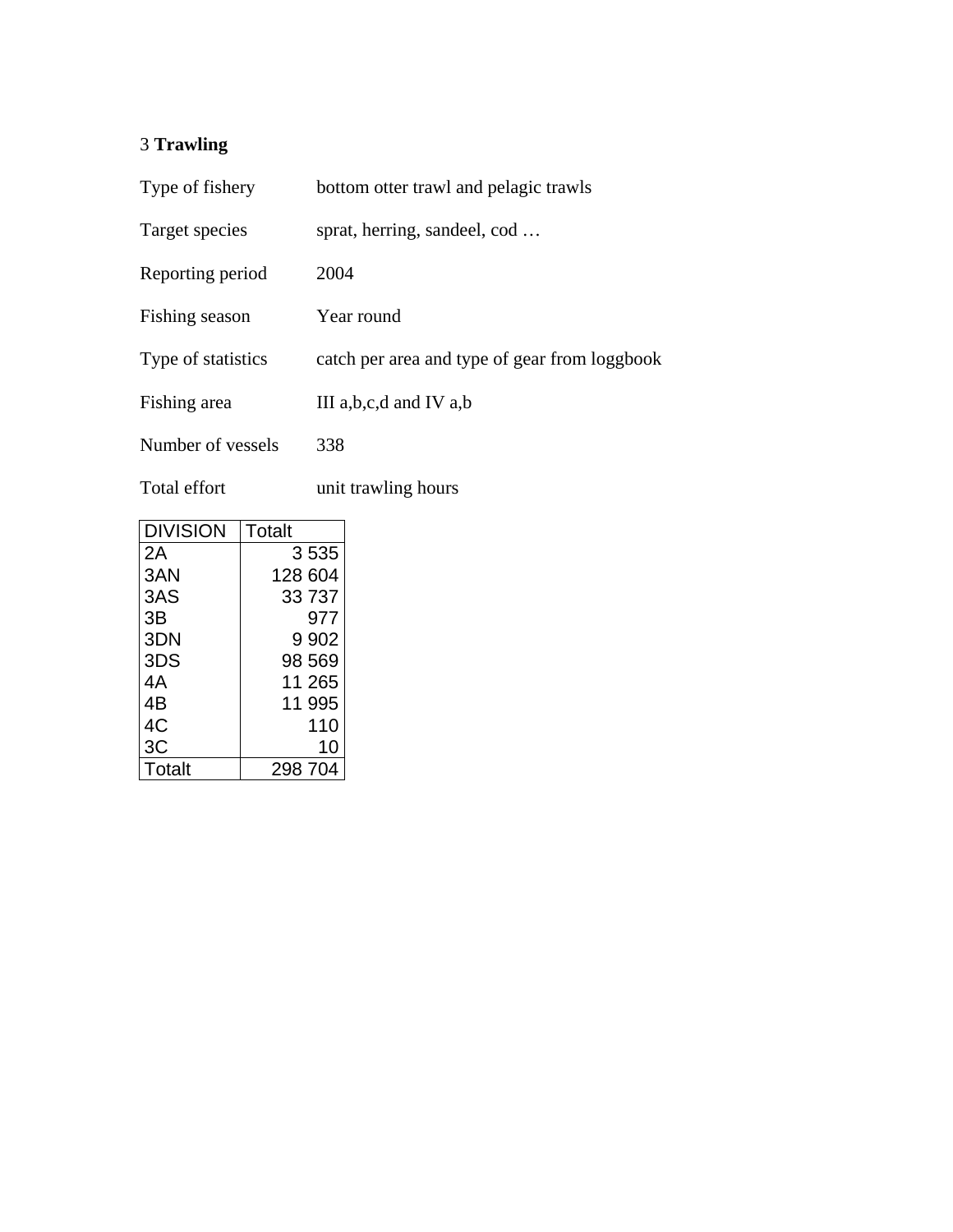| <b>SPECIES</b>        | 3AN        | 3AS         | 3B      | 3DN       | 3DS         | 4A            | 4B         | Sum         |
|-----------------------|------------|-------------|---------|-----------|-------------|---------------|------------|-------------|
| Sprat                 | 771 200    | 2 0 21 7 15 | 57 000  | 22 000    | 80 987 548  | 0             | 55 000     | 83 914 463  |
| Herring               | 14 747 509 | 9 154 139   | 15 000  | 4 321 483 | 38 000 237  | 2 2 2 4 0 0 0 | 1 569 000  | 74 721 868  |
| Sandeels              | 76 000     | 50 000      |         |           |             |               | 33 245 500 | 33 371 500  |
| <b>Blue Whiting</b>   | 2 599 700  | 131 000     |         |           | 0           | 532 400       | 27 000     | 19 098 020  |
| Cod                   | 433 969    | 435 237     | 124 955 | 2         | 8 452 850   | 43 239        | 181 255    | 9 809 129   |
| Shrimp                | 2 156 509  | 3466        |         |           | 0           | 151 221       |            | 2 311 486   |
| Saithe                | 697 925    | 10 643      |         |           | 6           | 414 246       | 1 110 465  | 2 244 385   |
| Mackerel              | 407 484    | 22 058      |         |           | 2 1 9 5     | 1 503 460     | 115 000    | 2 050 197   |
| Vendace (Cisco)       |            |             |         | 1733965   |             |               |            | 1733965     |
| Norway lobster        | 444 786    | 269 705     | 1 2 2 0 |           | $\mathbf 0$ | 684           | 73         | 716 468     |
| Horse Mackerel        | 189 019    | 379 000     |         |           |             | 96 500        | 7 000      | 671 519     |
| Witch                 | 533 081    | 4486        |         |           | $\mathbf 0$ | 2 3 0 1       | 545        | 540 413     |
| Haddock               | 131 485    | 17 180      | 58      |           | 18          | 43 646        | 143 509    | 336 616     |
| Plaice                | 133 978    | 94 546      | 5 4 3 6 |           | 39 039      | 212           | 1 1 0 3    | 274 314     |
| Anchovy               |            | 209 300     |         |           |             |               |            | 209 300     |
| Whiting               | 21 340     | 51 450      | 1 1 0 5 |           | 46 084      | 1468          | 275        | 125 907     |
| Unknown Catches       | 42 467     | 17852       | 301     | 1 407     | 411         | 20 112        | 27 432     | 122 200     |
| Spiny dogfish         | 87 907     | 10 648      |         |           | $\mathbf 0$ | 175           | 0          | 98 730      |
| Flounder              | 407        | 5 9 5 0     | 120     |           | 62 890      |               |            | 73 057      |
| Hake                  | 47 220     | 2647        |         |           | 0           | 10 179        | 5 3 3 7    | 65 382      |
| Monkfish              | 54 461     | 248         |         |           | 0           | 4679          | 936        | 60 324      |
| Pilchard, Sardine     | 0          | 56 000      |         |           |             |               |            | 56 000      |
| Garfish               | 41         | 45 450      |         |           |             |               |            | 45 491      |
| Pollack               | 12 589     | 6601        | 1 1 5 0 |           | $\mathbf 0$ | 6 1 3 3       | 9803       | 36 276      |
| Rockfishes            | 14 3 12    | 4 3 2 1     | 184     |           |             | 6639          | 10 0 34    | 35 490      |
| Ling                  | 28 912     | 1 3 8 2     | 13      |           | $\mathbf 0$ | 1721          | 1 341      | 33 439      |
| Salmon                |            |             | 375     | 0         | 28 251      |               |            | 28 6 26     |
| Lemon Sole            | 17680      | 7 1 0 5     | 63      |           | $\mathbf 0$ | 984           | 1776       | 27 608      |
| Sole                  | 2 7 0 3    | 10 562      | 118     |           |             |               | 0          | 25 26 2     |
| Lumpfish              | 13 966     | 8509        |         |           | 15          | 0             | 30         | 22 5 20     |
| Skates, rays          | 18 28 2    | 506         | 10      |           |             | 20            |            | 18818       |
| <b>Brill</b>          | 4 3 9 7    | 6745        | 207     |           | 48          | 0             | 0          | 11 397      |
| Turbot                | 1 2 8 4    | 2 4 2 6     | 121     |           | 5 1 9 7     | 3             | 6          | 9037        |
| <b>Greater Weever</b> | 10         | 7 5 9 0     |         |           |             |               |            | 7600        |
| Tusk                  | 5818       | 42          |         |           | 0           | 58            | 0          | 5918        |
| <b>Grey Gurnard</b>   | 51         | 1942        |         |           | $\mathbf 0$ | $\mathbf 0$   | 2558       | 4551        |
| Halibut               | 4 1 1 2    | 28          |         |           | 60          | 92            | 10         | 4 3 0 2     |
| slätrock              | 3668       | 20          |         |           |             | 37            |            | 3725        |
| Norway Pout           |            |             |         |           |             |               | 2 4 7 5    | 2 4 7 5     |
| Whitefish             |            |             |         | 1740      | 302         |               |            | 2042        |
| <b>TOTAL</b>          | 23 708 711 | 13 052 942  | 207 475 | 6 080 851 | 127 625 641 | 5 064 450     | 36 517 897 | 232 939 161 |

Bycatch Discard of fish 198 ton, no mammal bycatch recorded

Catch unit kg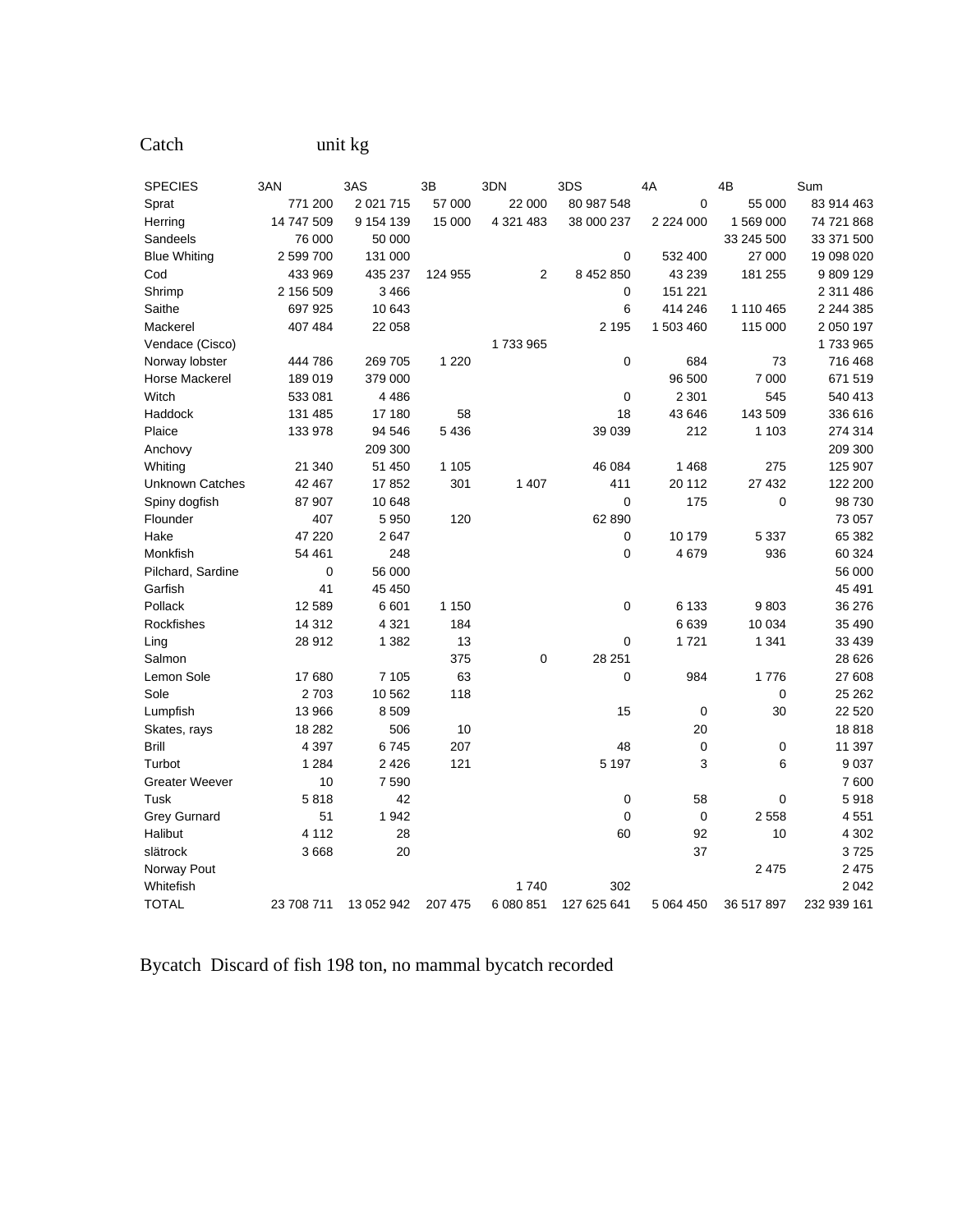# Fisheries statistics from United Kingdom

## 1. *Bottom set gill nets*

| <b>Fishing area:</b>  | I, IIa, IVa - c, Va - b, VIa -b, VIIa-k, VIIIa, VIIId, XII, XIV                                                                                                                                                                                                                                                                                |
|-----------------------|------------------------------------------------------------------------------------------------------------------------------------------------------------------------------------------------------------------------------------------------------------------------------------------------------------------------------------------------|
| Type of statistic:    | Landing                                                                                                                                                                                                                                                                                                                                        |
| Fishing season:       | Year round target species dependent on season                                                                                                                                                                                                                                                                                                  |
| Reporting period:     | 2004                                                                                                                                                                                                                                                                                                                                           |
| Target species:       | Demersal fish species (haddock, cod, whiting, saithe, plaice,), pelagic<br>fish species (mackerel, herring, blue whiting, ), Norway lobster<br>$(Nephrops$ norvegicus),                                                                                                                                                                        |
| Type of fishery:      | Beam- and otter trawl for demersal and pelagic fish and nephrops                                                                                                                                                                                                                                                                               |
| 2. Trawling           |                                                                                                                                                                                                                                                                                                                                                |
| Discards:             | See bycatch.                                                                                                                                                                                                                                                                                                                                   |
| By-catch:             | Bycatch of harbour porpoises by UK gillnet fisheries in ICES Division<br>IVa- c and VIa estimated to be approximately 1000 animals in 1995,<br>reducing to around 600 porpoises in 2000.<br>Estimates of harbour porpoises taken in the Celtic Sea by gill net boats in<br>the 15m+ sector are approximately 740 per year between 1992 - 1994. |
|                       | Landings ('000 tonnes): Monks and anglers; 1.6, Dogfish; 1.5, Pollack; 1.4, Gulper Shark 1.3<br>Spurdog 1.1 Hake 0.8                                                                                                                                                                                                                           |
| Catch:                | See landings.                                                                                                                                                                                                                                                                                                                                  |
| Total length of gear: | 2 - 8km average per vessel                                                                                                                                                                                                                                                                                                                     |
| Number of vessels:    | 320                                                                                                                                                                                                                                                                                                                                            |
| Fishing area:         | IIa, IVa - c, Vb, VIa -b, VIIa-k, XII                                                                                                                                                                                                                                                                                                          |
| Type of statistic:    | Landing                                                                                                                                                                                                                                                                                                                                        |
| Fishing season:       | Year round, target species dependent on season                                                                                                                                                                                                                                                                                                 |
| Reporting period:     | 2004                                                                                                                                                                                                                                                                                                                                           |
| Target species:       | Monk fish, anglerfish, pollack, dogfish, hake                                                                                                                                                                                                                                                                                                  |
| Type of fishery:      | gill nets                                                                                                                                                                                                                                                                                                                                      |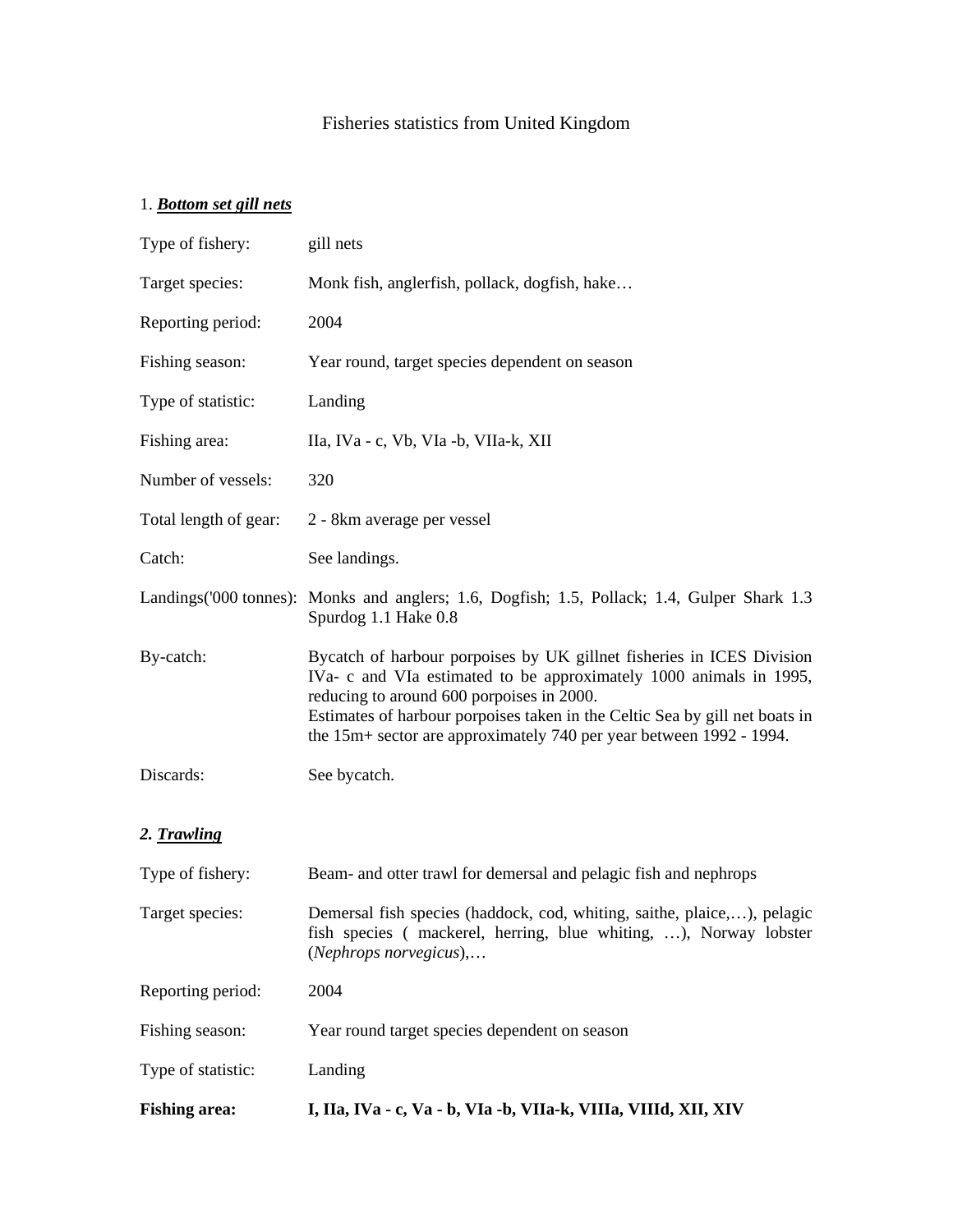Number of vessels: 1357

Total length of gear: -

Catch: See landings.

- **Landings:('000 tonnes)** Mackerel; 121.9, Herring; 76.3, Blue Whiting; 58.5, Nephrops (Norway Lobster); 28.7, Haddock; 22.8, Cod; 16.8, Plaice; 16.6, Monks or Anglers; 910.0, Saithe; 8.5, Horse Mackerel; 5.0
- By-catch: Observations on the 2004 bass pair trawl fishery recorded 169 dolphins caught in 186 hauls. Of these 157 were observed in 67 hauls between mid November 2003 and February 2004 and 29 observed in 84 hauls between March and April. Total bycatch for the UK bass pair trawl fishery is estimated at 439 animals.

There are occasional records of cetacean bycatch in demersal trawling, but these are generally rare.

Discards: See by-catch.

#### *3. Recreational fisheries*

No formal statistics are collected for these fisheries

#### **Fisheries data from**:

Fisheries Statistics Unit, Department for Environment, Food and Rural Affairs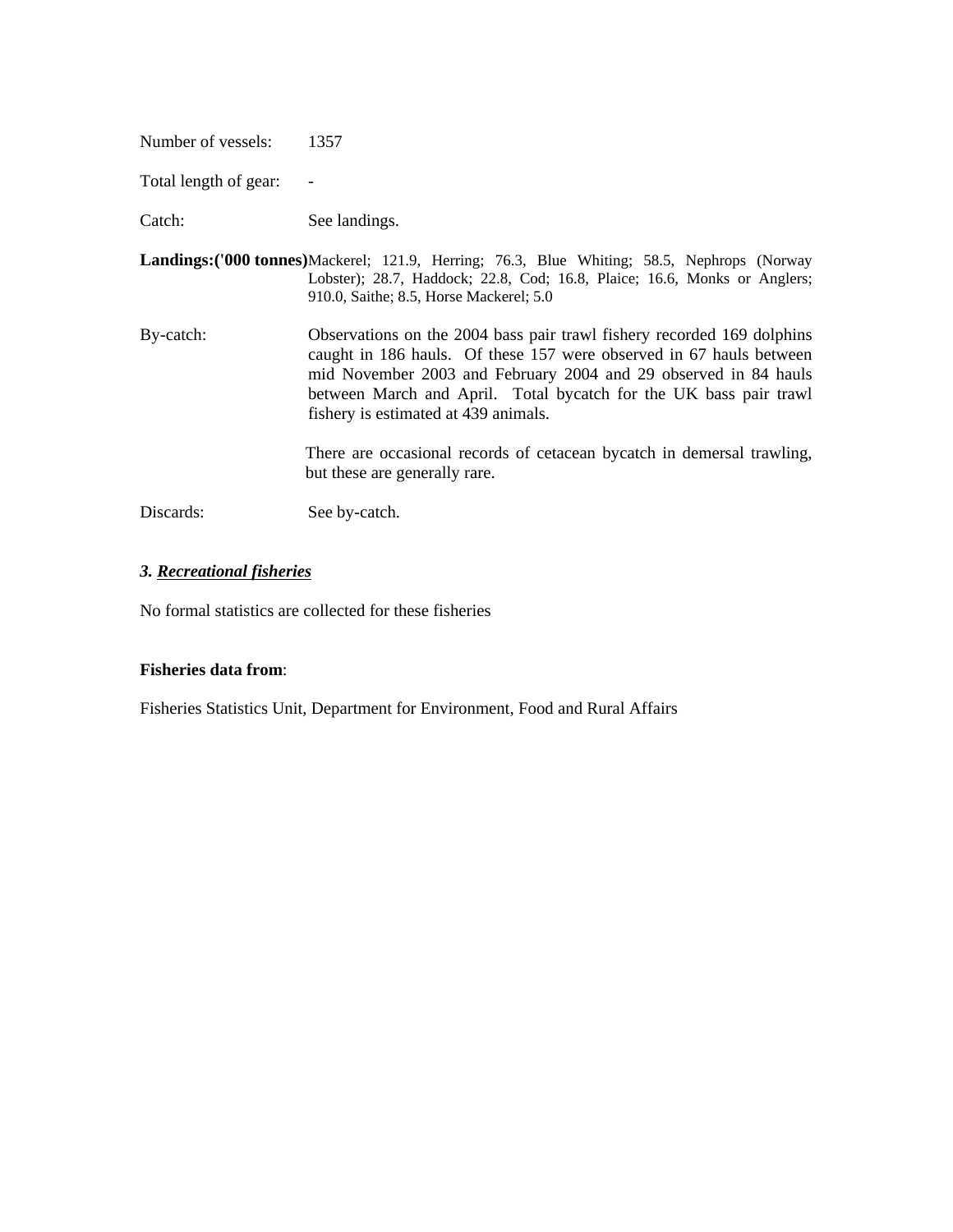### Fisheries statistics from Finland

### Finnish Game and Fisheries Research Institute

### Professional marine fishery

In the beginning of 2004 the Finnish fishing fleet numbered almost 3500 registered vessels with capacity of 19 400 BT and power of 188 000 kW. There has been some reduction in fleet size from the previous year. The fleet is divided into four segments: pelagic trawlers, demersal trawlers, offshore salmon vessels and vessels under 12 metres with passive gear. Most of the vessels ( 3 316) are less than 12 metres in length and used in inshore fishing. In the pelagic segment there are 163 registered vessels with a capacity of 9 200 GT and 46 000 kW. In the demersal trawler segment there are only a few vessels left. In the salmon fishery there are 57 vessels (capacity of 1 750 BT and power of 11 400 kW) using drift nets and longlines. There were some 2 400 professional fishermen but most of them were part-time.

The following figures concerning professional marine fishery in 2004 are preliminary. The final statistics is published in may 2005.

In 2004 the total fleet landings reached about 90 000 tonnes and the total catch value was about EUR 23 million.

| a. Offshore fishery |  |
|---------------------|--|
|                     |  |

| Type of fishery:<br>gillnets. | Pelagic and bottom trawls, drif nets, long lines, bottom                                                                           |  |  |
|-------------------------------|------------------------------------------------------------------------------------------------------------------------------------|--|--|
|                               | Note: In this connection midwater trawl without a heavy ground rope, is<br>classified as a bottom trawl, when fishing near bottom. |  |  |
| Target species:               | Baltic herring, sprat, cod, salmon                                                                                                 |  |  |
| Reporting period:             | 2004                                                                                                                               |  |  |
| Fishing season:               | Year round, target species dependent on season                                                                                     |  |  |
| Type of statistic:            | Nominal catch                                                                                                                      |  |  |
| Fishing area:                 | IIId                                                                                                                               |  |  |
| Number of vessels:            | Total fleet in open sea fishery 170 vessels                                                                                        |  |  |
| Catch:<br>60 t., cod $45$ t.) | Pelagic trawl: 48000 tons (herring 34000 t., sprat 14000 t., smelt                                                                 |  |  |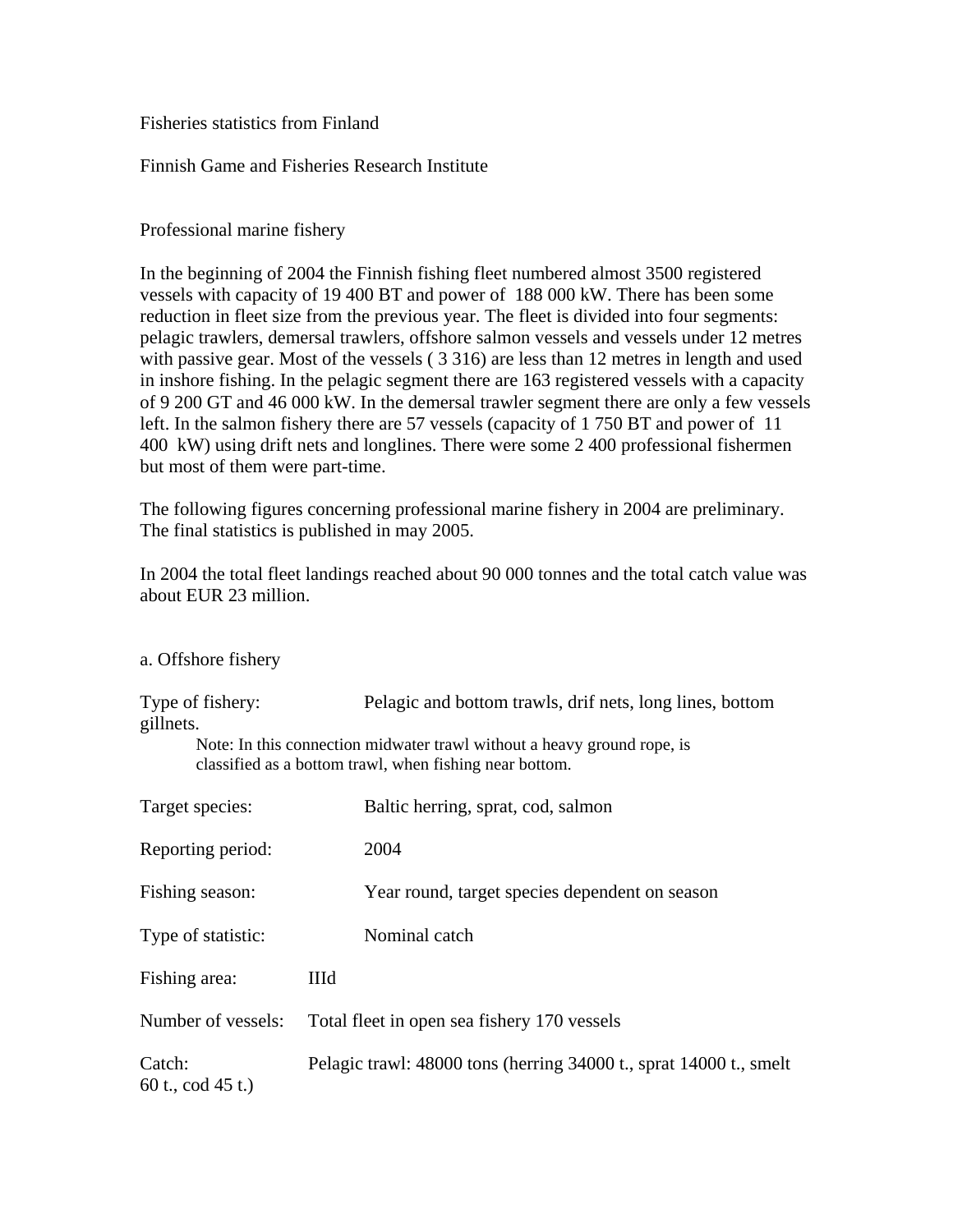| t., roach 50 t., smelt 40 t.)<br>white fish 40 t.)                                                              | Bottom trawl: 32000 tons (herring 29000 t., sprat 2700 t., cod 330<br>Drift net: $215$ tons (salmon $210$ t.)<br>Long line: $80 \text{ tons}$ (salmon $40 \text{ t}$ ., cod $40 \text{ t}$ .)<br>Bottom gillnet: 560 tons (cod 480 t., herring 30 t., European |  |
|-----------------------------------------------------------------------------------------------------------------|----------------------------------------------------------------------------------------------------------------------------------------------------------------------------------------------------------------------------------------------------------------|--|
| Landings:                                                                                                       | See catch                                                                                                                                                                                                                                                      |  |
| By-catch:                                                                                                       | Smelt $(40 t.)$ and roach $(50 t.)$ in bottom trawling,<br>Smelt (60 t.) and roach (10 t.) in pelagic trawling, otherwise relatively small bycatch of non-<br>target species and undersized target species                                                     |  |
| Discard:                                                                                                        | Circa 45 tons (salmon 26 t., herring 12 t.);<br>Salmon mostly eaten by seals                                                                                                                                                                                   |  |
| b. Inshore fishery:                                                                                             |                                                                                                                                                                                                                                                                |  |
| Type of fishery:                                                                                                | Trap nets, gillnets                                                                                                                                                                                                                                            |  |
| Target species:<br>salmon, pike, etc.                                                                           | Baltic herring, European whitefish, perch, pikeperch,                                                                                                                                                                                                          |  |
| Reporting period:                                                                                               | 2004                                                                                                                                                                                                                                                           |  |
| Fishing season:                                                                                                 | Year round, target species dependent on season                                                                                                                                                                                                                 |  |
| Type of statistic:                                                                                              | Nominal catch                                                                                                                                                                                                                                                  |  |
| Fishing area:                                                                                                   | IIId                                                                                                                                                                                                                                                           |  |
| coastal fishery in total,                                                                                       | Number of fishermen: Circa 1650 fishing units (fishermen with their households etc.) in                                                                                                                                                                        |  |
|                                                                                                                 | every fishing unit owns at least one boat                                                                                                                                                                                                                      |  |
| Catch:                                                                                                          | Trap net: 7400 tons (herring 6200 t., salmon 240 t., perch 215 t., smelt 210 t.,<br>European<br>whitefish 140 t.).<br>Gillnet: 2500 tons (European whitefish 620 t., perch 530 t., pikeperch 520 t.,<br>herring 370 t., pike 180 t.)                           |  |
| Landings:                                                                                                       | See catch                                                                                                                                                                                                                                                      |  |
| By-catch:<br>Smelt (230 t.) especially in trap net fishery, otherwise relatively<br>small bycatch of non-target |                                                                                                                                                                                                                                                                |  |